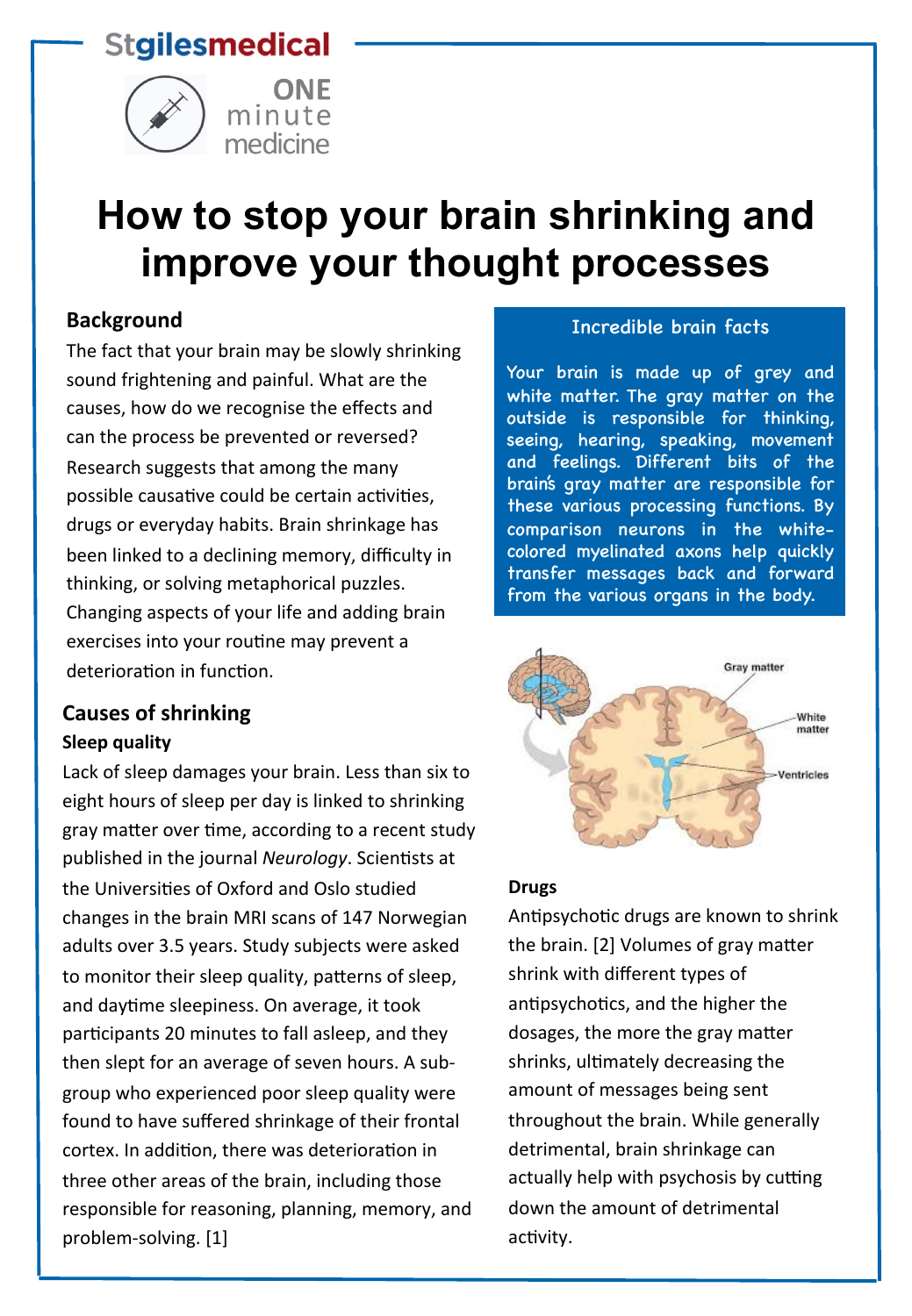#### **Depression and stress**

Sufferers from depression may also face deterioration in brain structure and function according to a study from Yale University. [3] Researchers found lack of pleasure and happiness caused dendrites, the structures that serve as connectors within the brain to shrink. Similarly, major life stresses can cause neurons in the prefrontal cortex (PFC) to shrink. These areas are responsible for aspects of metabolism (e.g. glucose), emotional processing, and problem solving.

### **Visual s:muli**

Another part of the brain that is under threat is the striatum. This area is responsible for motivation and rewards. Visual stimuli such as exposure to pornography may cause shrinkage of this area. German scientists found that men between the ages of 21 and 45 who regularly viewed pornography had less gray matter than a control group [4]. Watching pornography may cause a proportional deterioration in the connections between the striatum and the PFC, the latter being responsible for managing impulses, social control and the suppression of emotions and sexual urges. This may lead to a lack of control and impaired decision-making abilities.